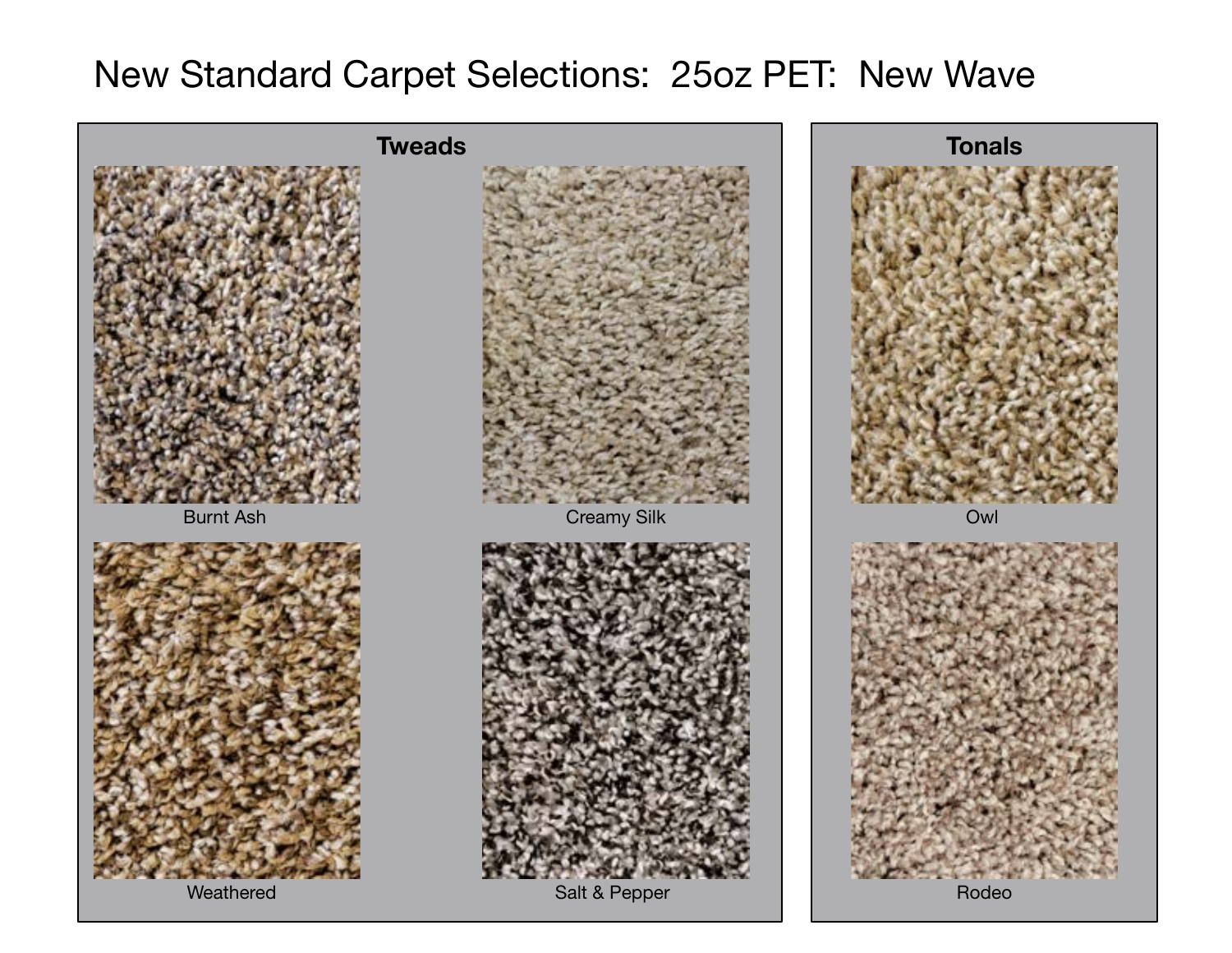# PET vs Nylon

#### **What is PET?**

PET is short for Polyethylene Terephthalate, which is a type of polyester fiber used to make a lot of popular carpets today. Polyester fiber provides exceptional softness.

#### **Why did we make this change?**

Material Shortages - raw materials for nylon yarns are very constrained which means that Nylon is going up 15%+ in pricing. Nylon is made from petroleum.

Box Stores and Builders have switched to PET carpet already.

We can elevate standard offering from 11oz to 25oz

#### **Features of PET Carpet:**

Made from recycled plastic drink bottles

Increased softness which will feel wonderful to sink your feet into

PET is slightly less absorbent than Nylon so it is better for pets due to being among the most stain resistant of carpets. It is composed of closed-cell fibers that prevent stains from adhering. They are naturally stain resistant and do not require the chemical treatments used on most nylon carpets and they retain color and resist fading from exposure to the sun or harsh cleaning. It will also still have our R2X stain resistant technology.